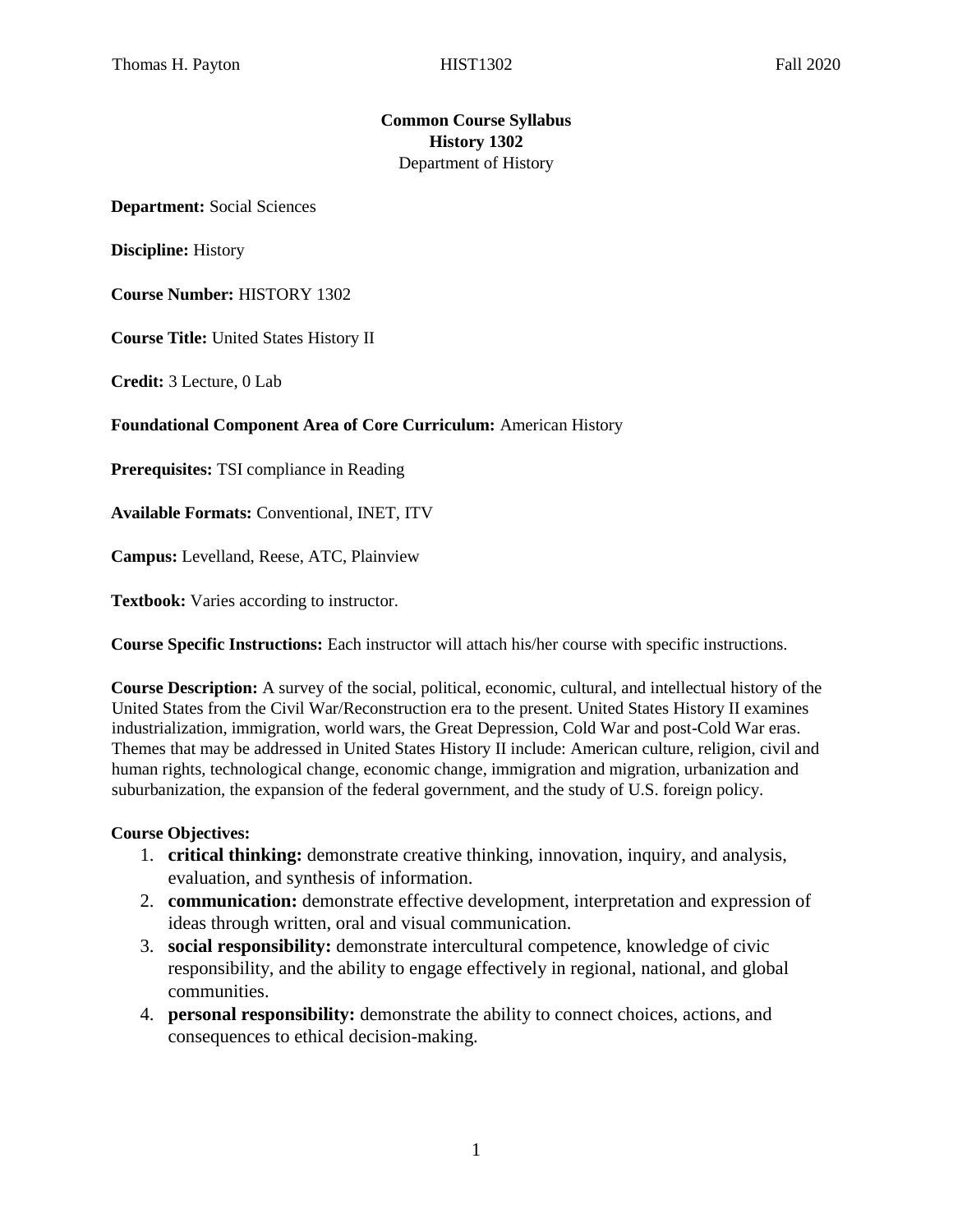**Course Purpose:** To acquaint students with the diversity of American history and to promote critical thinking in interrelating the past to the present. Fundamentally, the course promotes general understanding of a body of knowledge any student should know.

**Course Requirements:** To maximize a student's potential to complete this course, he/she should attend all class meetings, complete all homework assignments and examinations in a timely manner, and complete all other projects or papers as assigned in the instructor's specific instructions.

**Course Evaluation:** See the instructor's course information sheet for specific items used in evaluating student performance.

**Attendance Policy:** Whenever absences become excessive and in the instructor's opinion, minimum course objectives cannot be met due to absences, the student will be withdrawn from the course. Each instructor will have additional information about attendance on his/her course information sheet.

**Learning Outcomes:** Upon successful completion of this course, students should demonstrate familiarity with the evolution of the nation and its role in the world from the mid-nineteenth century to the early twenty-first century. This would include the following themes:

- American culture
- religion
- civil and human rights
- technological change
- economic change
- immigration and migration
- urbanization and suburbanization
- the expansion of the federal government
- the study of U.S. foreign policy

**Learning Outcomes:** Upon successful completion of this course, students will:

- Create an argument through the use of historical evidence.
- Analyze and interpret primary and secondary sources.
- Analyze the effects of historical, social, political, economic, cultural, and global forces on this period of United States history.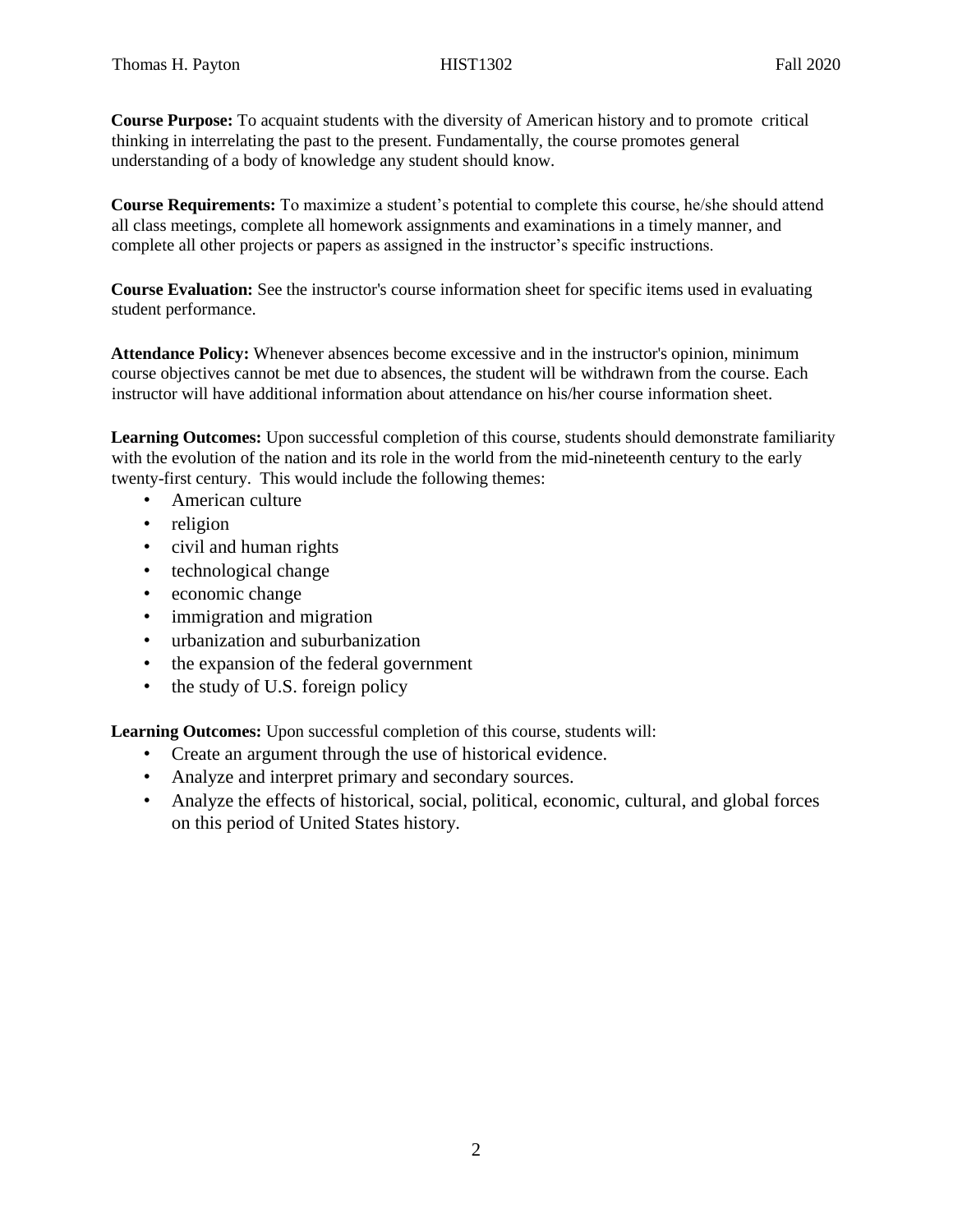# Classroom Syllabus

## Term: Fall 2020

### I. Course: HIST 1302: United States History II

- a. Description: This course is a survey of United States history from 1876 to the present. The course may examine such topics as the major cultural, economic, diplomatic, political, and social trends in the United States. The overall emphasis will be on understanding and interpreting history more than just the memorization of dates.
- b. In an attempt to encourage social distancing and protect the health of our students, while still providing a strong Face to Face (F2F) teaching component, this class will meet once per week for F2F lecture and Q&A over key components of the material. The second assigned day will be for self-study including but not limited to reading, writing (submitted through Blackboard), and video assignments. If this class has fewer than 20 students the meeting day will be Weds at our assigned time. If there are more than 20, I will contact you via email to assign you either Monday or Weds, accordingly. Be aware the same amount of material will be covered as a regular twice weekly F2F class so it is imperative that you keep up with the off-day work and be on time to class on your assigned meeting day.

| Instructor:   | Thomas H. Payton                                            |  |
|---------------|-------------------------------------------------------------|--|
| Office:       | Reese Center, Building #3, Room #318C                       |  |
| Phone:        | 806-894-9611, ext. 2908                                     |  |
| Office hours: | As posted on office door or by appointment E-               |  |
| mail:         | tpayton@southplainscollege.edu                              |  |
| Website:      | http://www.southplainscollege.edu/faculty/payton-thomas.php |  |
|               |                                                             |  |

# III. General Course Requirements: Textbook: America: A Narrative History, Vol. II, Brief 11<sup>th</sup> Edition. George Tindall and David Shi, ISBN 978-0-393-66897-1.

IV. Attendance Policy: Regular attendance is very important in this course. A STUDENT IS RESPONSIBLE FOR INITIATING THEIR OWN WITHDRAWAL FROM THE COURSE, if that becomes necessary. If a student is administratively withdrawn from the class, the grade appearing on the transcript will be, at the instructor's discretion, an 'X' or an 'F'. Administrative withdrawal may occur if the student has missed four or more classes or if the instructor feels that the objects of the class will not be met because of excessive absences from this class. Note that each absence reduces your final grade potential. It is the student's responsibility to contact the instructor concerning absences. Each absence will count 0 or 10 points off, as discussed in class, depending upon timeliness with which the instructor is contacted and the reason for the absence. For example quarantine due to Covid exposure will NOT result in lost points for attendance, though the student will be required to contact the instructor in a timely manner and make up any missed work.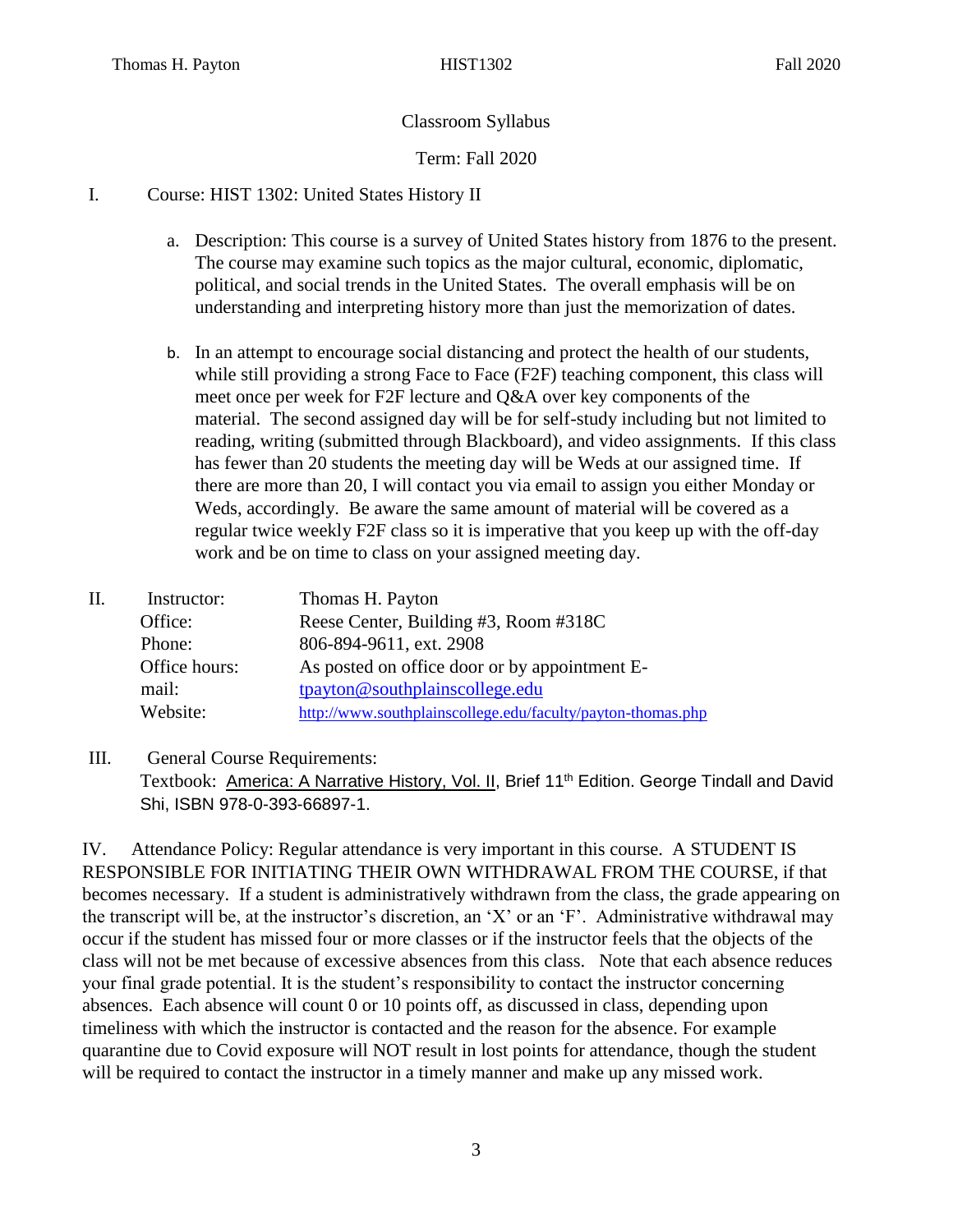However a student who misses class for no clear or responsible reason (as determined by the instructor) and/or does not contact the instructor in a timely manner will lose the full 10 points. Note: The instructor is generally unable to return calls to long distance phone numbers.

Special Pandemic Note: If classes get moved online for any reason including pandemic, it will continue through a mix of email, Blackboard postings and video conferences unless otherwise directed. The extent of use of each and final implementation will be determined at the time based upon circumstances at that point. Be sure you have working SPC email!

- V. Examination Policy: There will be four (4) major tests given, of which the lowest grade will be dropped. Because one test will be dropped in any case, no makeups are allowed except in rare and extreme cases (at the discretion of the instructor) or as required due to an accommodation (see *Accommodations* below).
- VI. Grading Policy:

There is a total of 550 points possible for the course. Grades will be determined as follows:

| Class notes (17 @ 10 points each)                             |     |  |
|---------------------------------------------------------------|-----|--|
| Exams (4, but I drop lowest, so 3 @ 100<br>points each)       |     |  |
| Attendance (10 points off each absence, if 50<br>appropriate) |     |  |
| <b>Total Points</b>                                           | 520 |  |

I will grade on the following scale (normal rounding rules apply):

| 520 - 466 (100%-90%)    |  |
|-------------------------|--|
| 465 - 414 pts (89%-80%) |  |
| 413 - 362 pts (79%-70%) |  |
| 361 - 310 pts (69%-60%) |  |
| 309 - 0 pts (59.5%-0%)  |  |

Class outline notes will be provided to the class. Students are expected to complete these notes and add information to the outline demonstrating understanding of the reading material and in class lecture. These notes will then be submitted via TurnItIn. If they are done successfully, the student will get full credit; if they are done mostly successfully, partial credit; otherwise no credit. They will be graded primarily for successful demonstration of understanding and feedback where appropriate will be supplied via TurnItIn/Blackboard. Participation in the classroom is also expected and will contribute to the final grade.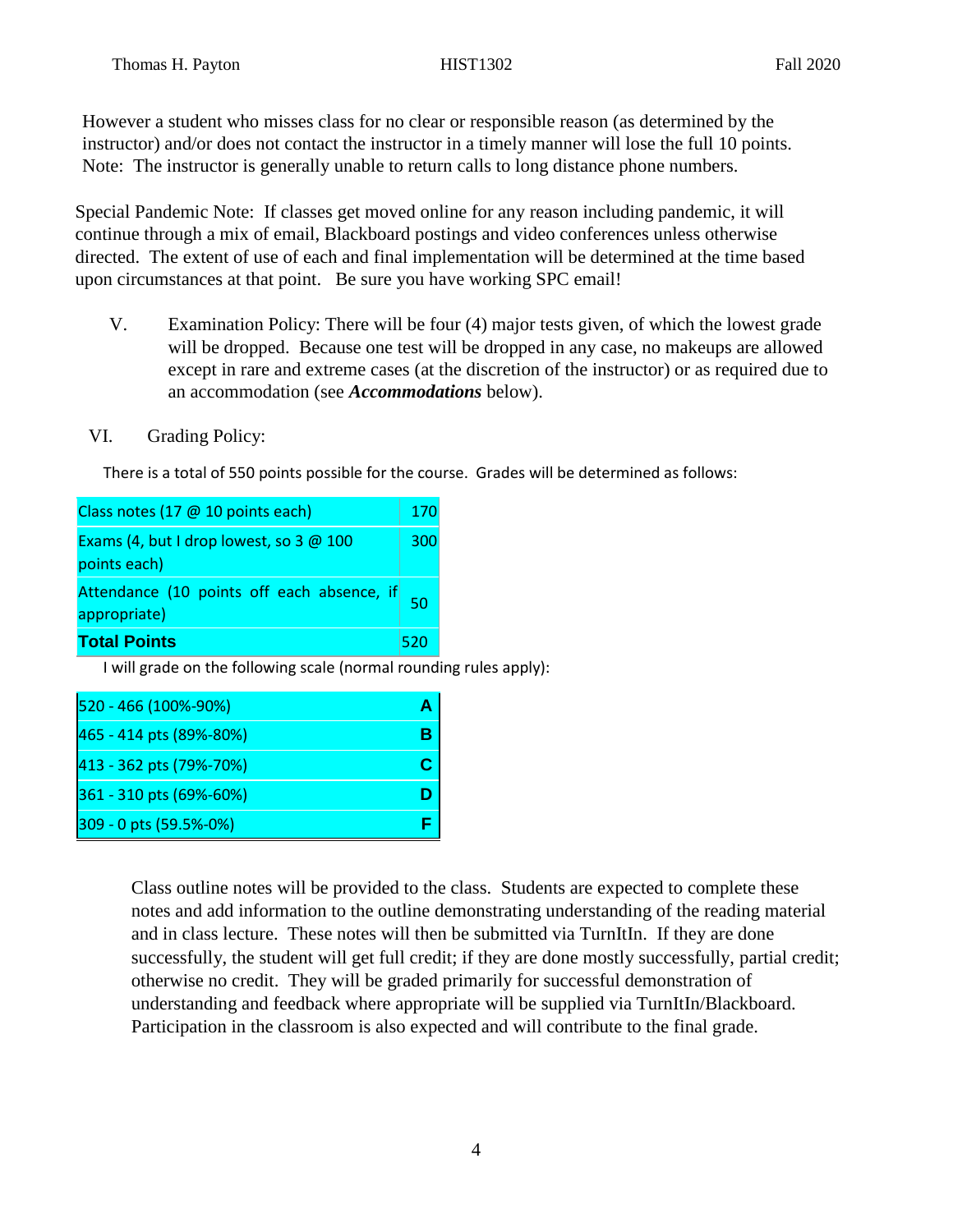VII. General Course Outline: The following course outline is subject to change during the semester as may be necessary.

> Weeks  $1 - 4$ : Chpts.  $16 - 19$ Test 1 Weeks  $5 - 8$ : Chpts.  $20 - 24$ Test 2 Weeks  $9 - 12$ : Chpts.  $25 - 28$ Test 3 Weeks 13 – 15: Chpts. 29 – 32 Test 4 (FINAL)

Tests will generally follow the pattern of 80% multiple choice, True/False, matching; and 20% essay, short answer questions or fill in the blank (spelling and grammar WILL be graded). The final will not be comprehensive.

- VIII. **SPC Policy regarding "standard English":** All written assignments should be presented using the conventions of Standard Written English. South Plains College requires all students to become proficient in "academic English," a form of English that is typically used in academic, professional, and business contexts. While slang, regional idioms, and informal kinds of self-expression are appropriate in some contexts, they are out of place in academic writing. Writing instructors and professors in courses across the campus expect all students to demonstrate proficiency in using the conventions of academic English in their written work, whether it is in-class exams or take-home essays.
- IX. **Student Privacy**: South Plains College is bound by the Texas Open Records Law and the Family Educational Rights and Privacy Act of 1974. Information regarding these topics can be found in the South Plains College Catalog. As far as this class is concerned, I will NOT release or discuss your class performance, grades, averages, or attendance with anyone but you. This means that your parents, class counselors, principals, or any other interested party will not gain this information from me – if they need this sort of information they must ask you for it.
- X. Face Covering Course Syllabus Statement: It is the policy of South Plains College for the Fall 2020 semester that as a condition of on-campus enrollment, all students are required to engage in safe behaviors to avoid the spread of COVID-19 in the SPC community. Such behaviors specifically include the requirement that all students properly wear CDCcompliant face coverings while in SPC buildings including in classrooms, labs, hallways,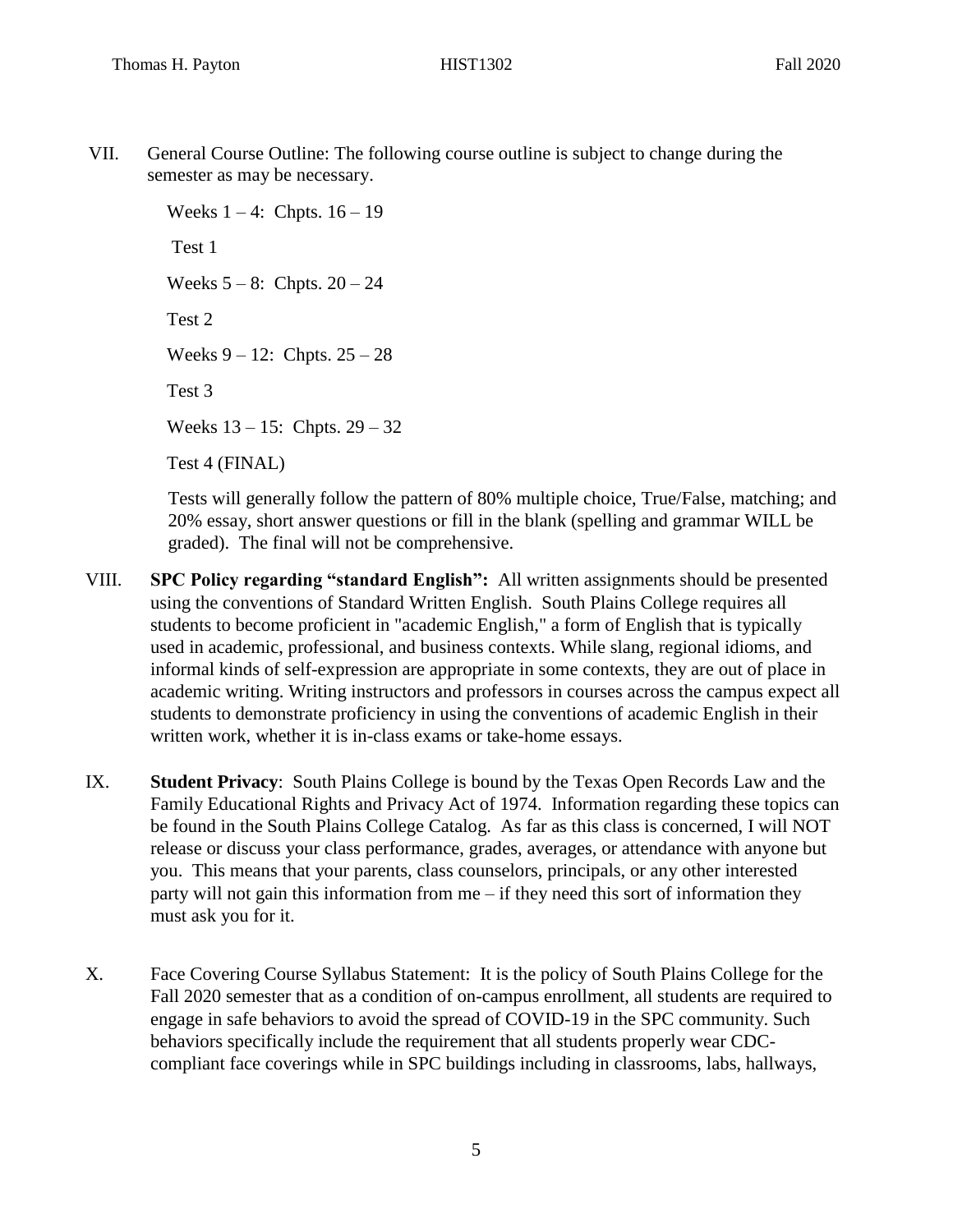and restrooms. Failure to comply with this policy may result in dismissal from the current class session. If the student refuses to leave the classroom or lab after being dismissed, the student may be referred to the Dean of Students on the Levelland campus or the Dean/Director of external centers for Student Code of Conduct Violation

### XI. ACCOMMODATIONS:

DIVERSITY STATEMENT: In this class, the teacher will establish and support an environment that values and nurtures individual and group differences and encourages engagement and interaction. Understanding and respecting multiple experiences and perspectives will serve to challenge and stimulate all of us to learn about others, about the larger world and about ourselves. By promoting diversity and intellectual exchange, we will not only mirror society as it is, but also model society as it should and can be.

EQUAL OPPORTUNITY: South Plains College strives to accommodate the individual needs of all students in order to enhance their opportunities for success in the context of a comprehensive community college setting. It is the policy of South Plains College to offer all educational and employment opportunities without regard to race, color, national origin, religion, gender, disability or age.

DISABILITY STATEMENT: Students with disabilities, including but not limited to physical, psychiatric, or learning disabilities, who wish to request accommodations in this class should notify the Disability Services Office early in the semester so that the appropriate arrangements may be made. In accordance with federal law, a student requesting accommodations must provide acceptable documentation of his/her disability to the Disability Services Office. For more information, call or visit the Disability Services Office at Levelland Student Health & Wellness Center 806-716-2577, Reese Center (also covers ATC) Building 8: 806-716-4675, Plainview Center Main Office: 806-716-4302 or 806-296-9611, or the Health and Wellness main number at 806-716-2529.

PREGNANCY: If you are pregnant, or have given birth within six months, Under Title IX you have a right to reasonable accommodations to help continue your education. To activate accommodations you must submit a Title IX pregnancy accommodations request, along with specific medical documentation, to the Director of Health and Wellness. Once approved, notification will be sent to the student and instructors. It is the student's responsibility to work with the instructor to arrange accommodations. Contact Chris Straface, Director of Health and Wellness at 806-716-2362 or email [cstraface@southplainscollege.edu](mailto:cstraface@southplainscollege.edu) for assistance.

XII. **Campus Concealed Carry syllabus statement: Campus Concealed Carry - Texas Senate Bill - 11 (Government Code 411.2031, et al.) authorizes the carrying of a concealed handgun in South Plains College buildings only by persons who have been issued and are in possession of a Texas License to Carry a Handgun. Qualified law enforcement officers or those who are otherwise authorized to carry a concealed handgun in the State of Texas are also permitted to do so. Pursuant to Penal Code (PC) 46.035 and South Plains College policy, license holders may not carry a concealed handgun in restricted locations. For a list of locations, please refer to the SPC policy at: (http://www.southplainscollege.edu/human\_resources/policy\_procedure/hhc.php) Pursuant to PC 46.035, the open carrying of handguns is prohibited on all South**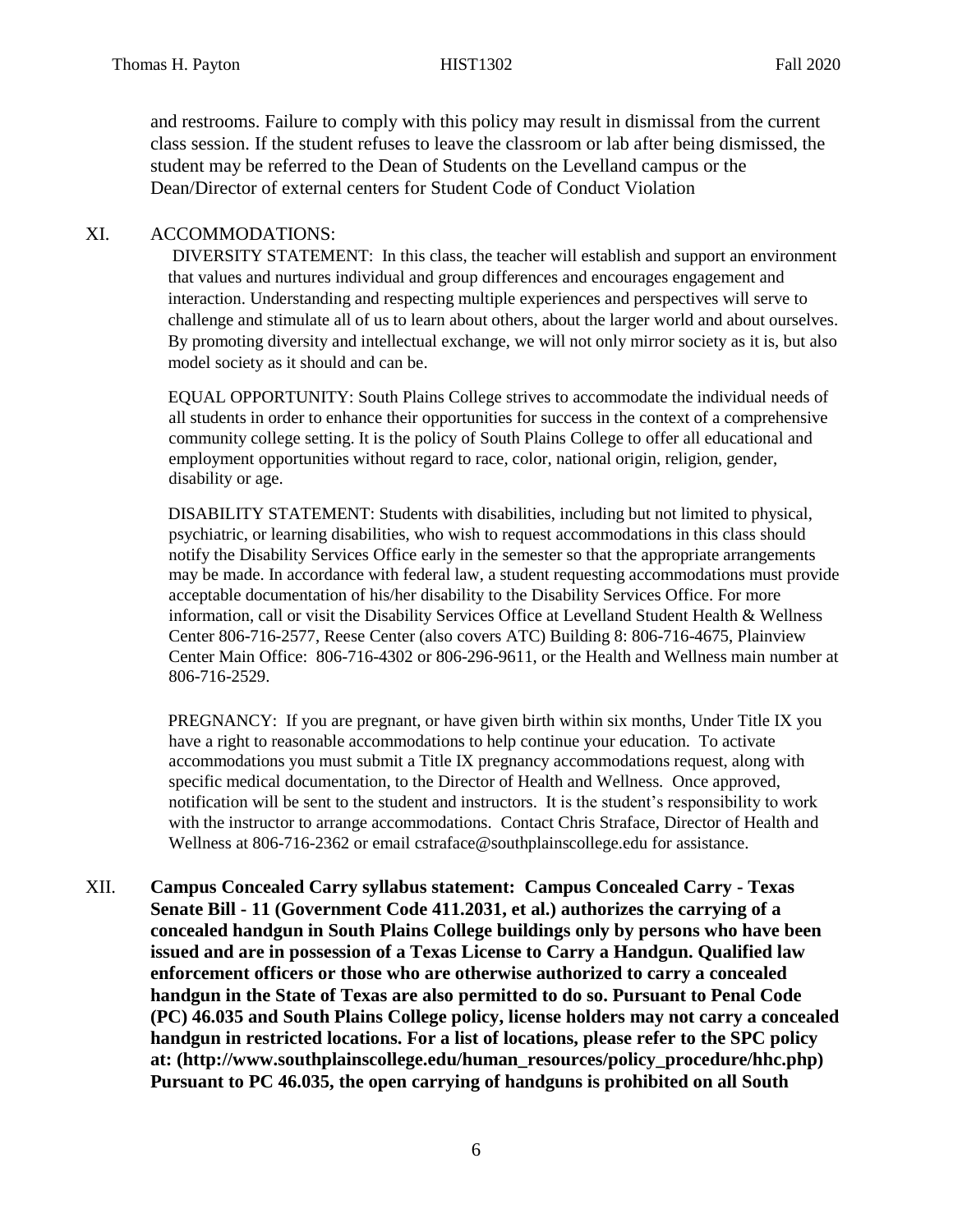**Plains College campuses. Report violations to the College Police Department at 806- 716-2396 or 9-1-1.**

XIII. **Academic Integrity: It is the aim of the faculty of South Plains College to foster a spirit of complete honesty and a high standard of integrity. The attempt of any student to present as their own work any work which they have not honestly performed, is regarded as a most serious offense and renders the offender liable to serious consequences, up to and including possible suspension. Students should refer to the SPC General Catalog policy regarding consequences for cheating and plagiarism (see "Academic Integrity" and "Student Conduct" sections).**